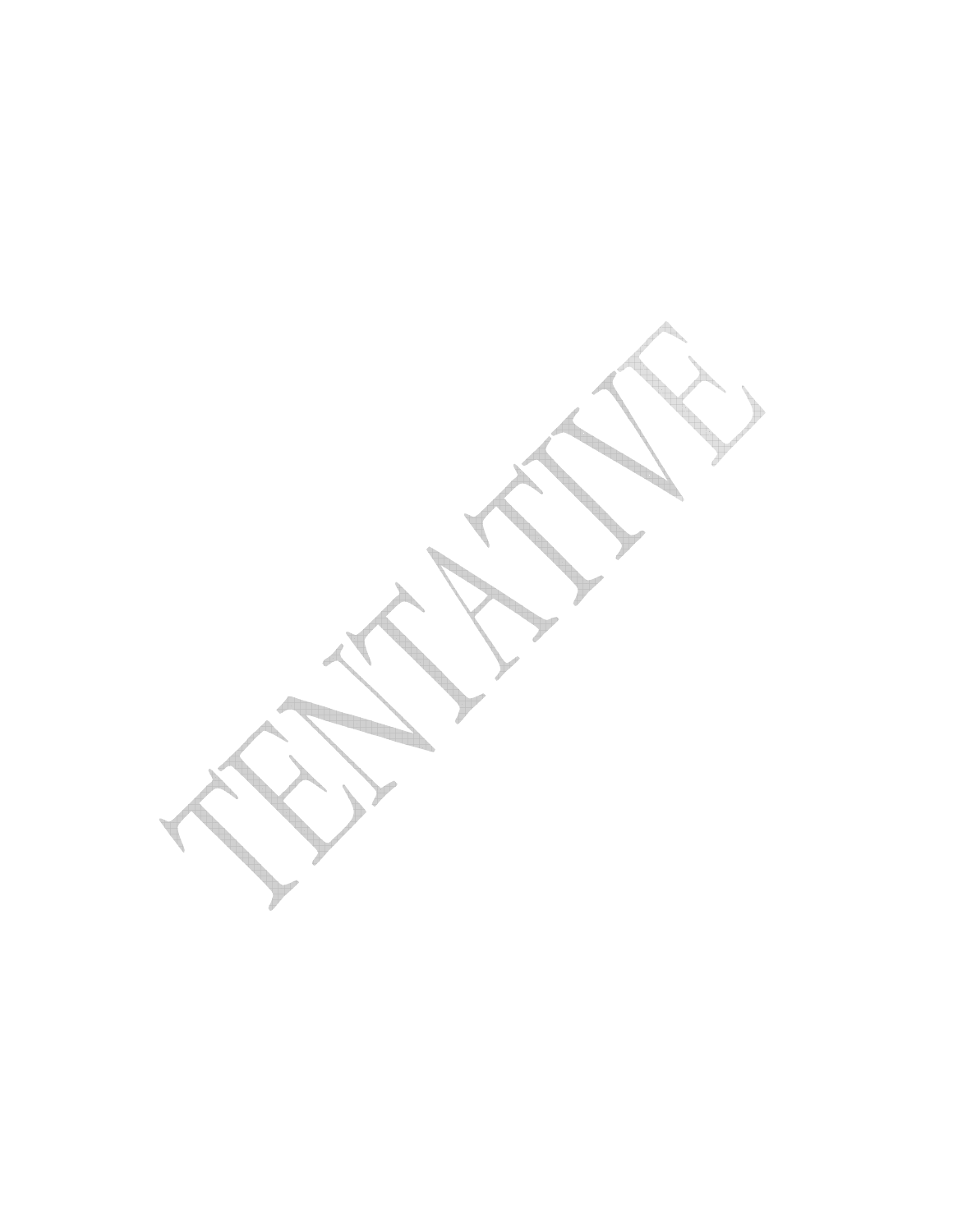Errata for the August 12, 09 Public Release Draft as of 18 November 09

# **Page 36**

Section F.1.d.4.c.iii. Change reference of "F.1.d.(8)" to "F.1.d(7)."

## **Page 36**

Section F.1.d.4.d.ii. Add the following after "BMPs are technically infeasible": "per section F.1.d.(7)(b)"

### **Page 54 and 63**

Section F.2.g.2. and F.3.b.4.b. Add the following after "JRMP annual report": "if submitted prior to the rainy season."

## **Page 72**

Section F.4.e.1. Insert the word "required" in the second sentence before "numeric effluent limitations."

### **Page 79**

Section I. The reference to Finding E.12 has been corrected to E.10.

### **Attachment E**

Section II.C. "Dry Weather Non-Storm Water Effluent Limitations" has been corrected to read "Non-storm Water Dry Weather Effluent Limitations."

Section II.C.a.1. The word "all" has been removed from the sentence for clarification.

Section II.C.b.5. Remove "where exceedances are detected and eliminate the source causing the exceedance of the criteria" for clarification purposes.

Section II.C.b.(3) Replace the word "under" with "undergo"

Section E.II.1. Replace "October 1, 2009 through September 30, 2010" with "October 1, 2010 through September 30, 2011".

Table 2. Insert "(excluding bacteriological)" after "Urban Stream Bioassessment."

## **Fact Sheet**

All tentative errata to the August 12, 2009 version of the Tentative Order listed above will be also be reflected in the Tentative Order Fact Sheet.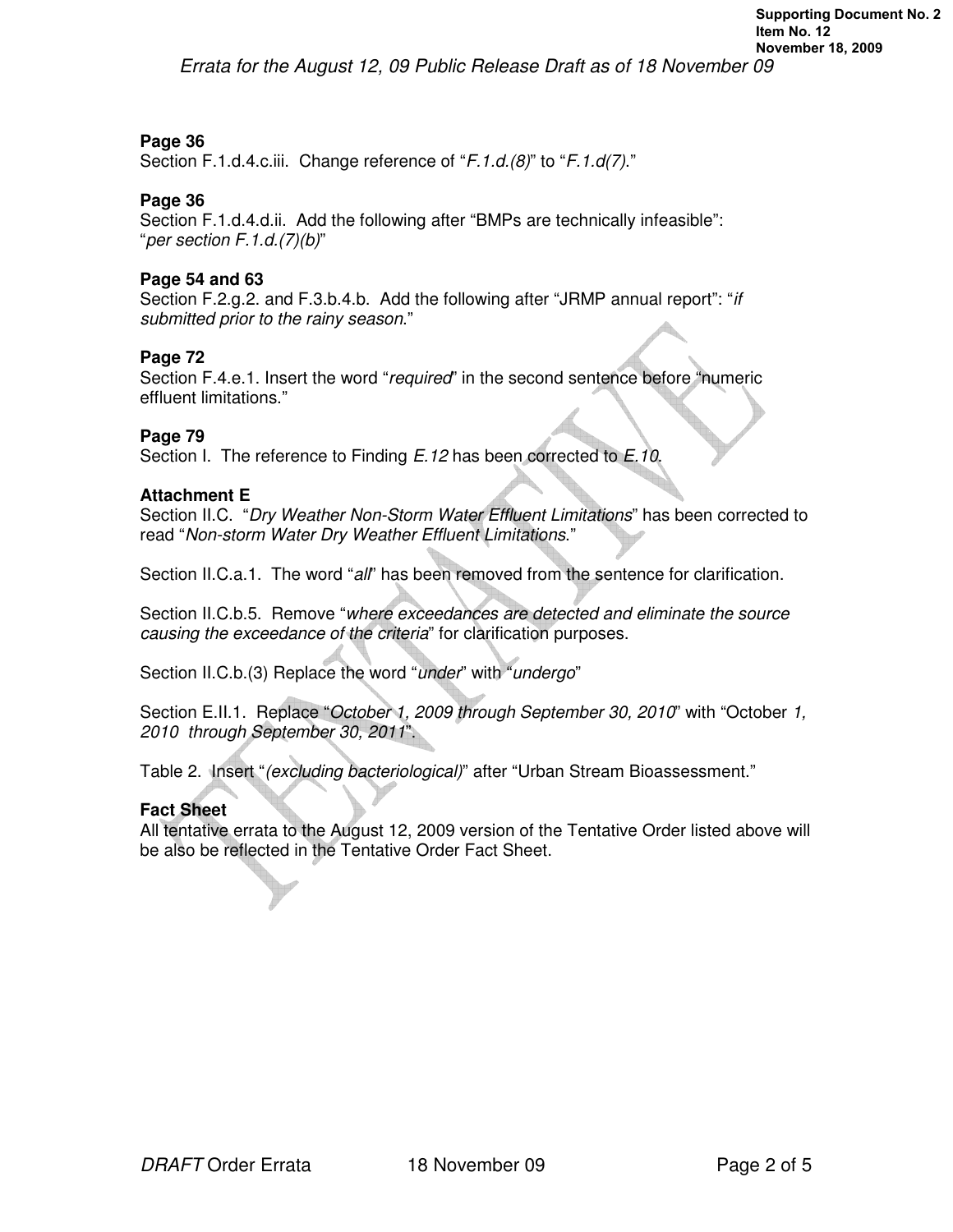# **Permit Changes**

## **Page 1**

Finding A.4. The following new finding shall be added to the Tentative Order: "The Fact Sheet / Technical Report for the Order No. R9-2009-0002, NPDES No. CAS0108740, Waste Discharge Requirements for Discharges of Runoff from the Municipal Separate Storm Sewer Systems (MS4s) Draining the Watersheds of the County of Orange, the Incorporated Cities of Orange County, and the Orange County Flood Control District Within the San Diego Region includes cited regulatory and legal references and additional explanatory information and data in support of the requirements of this Permit. This information, including any supplements thereto, and any response to comments on the Tentative Orders, is hereby incorporated by reference into these findings."

# **Page 7**

Finding D.1.h. The following language has been added to the second sentence to explain the derivation of Storm Water Action Levels (SALs): "The SALs were computed using as the 90<sup>th</sup> percentile of the data-set, utilizing the statistically based..."

## **Page 15**

Finding E.9. Add the following after the last sentence of Finding E.9: "The State's Office of Administrative Law (OAL) approved the TMDLs on September 15, 2009. The effective date of the TMDLs is the date of OAL approval. USEPA approved the TMDLs on October 26, 2009."

# **Page 17-18**

Add Finding E.13: "In addition to federal regulation cited in the Fact Sheet / Technical Report for the Order No. R9-2009-0002, monitoring and reporting required under Order No. R9-2009-0002 is required pursuant to authority under CWC section 13383."

## **Page 31 and 85**

Section F.1.d. For the first sentence, replace "12 months" with "two years." For the last sentence of the opening paragraph: Strike all words under "(3)" and "(4)," replace the word "and" with "to," and add the word "and" before "(2)." Section K.2.a.1. Replace "365 days" with "two years."

# **Page 34**

Section F.1.d.4.a.iv. Replace the word "detain" with "retain."

## **Page 36**

Section F.1.d.4.d.ii. For the last sentence, replace "the design storm volume" with "the total volume of the biofiltration BMP, including pore space and prefilter detention volume, must be sized to hold at least 0.75 times the design storm volume that is not retained onsite by LID retention BMPs."

Section F.1.d.4.d.iii. Replace the word "may" with "must."

## **Page 47**

Section F.1.h.3.b. Addition of word "*estuaries*," following "ocean waters, enclosed bays,."

## **Page 72**

F.4.e.2.c. Replace "two" with "five."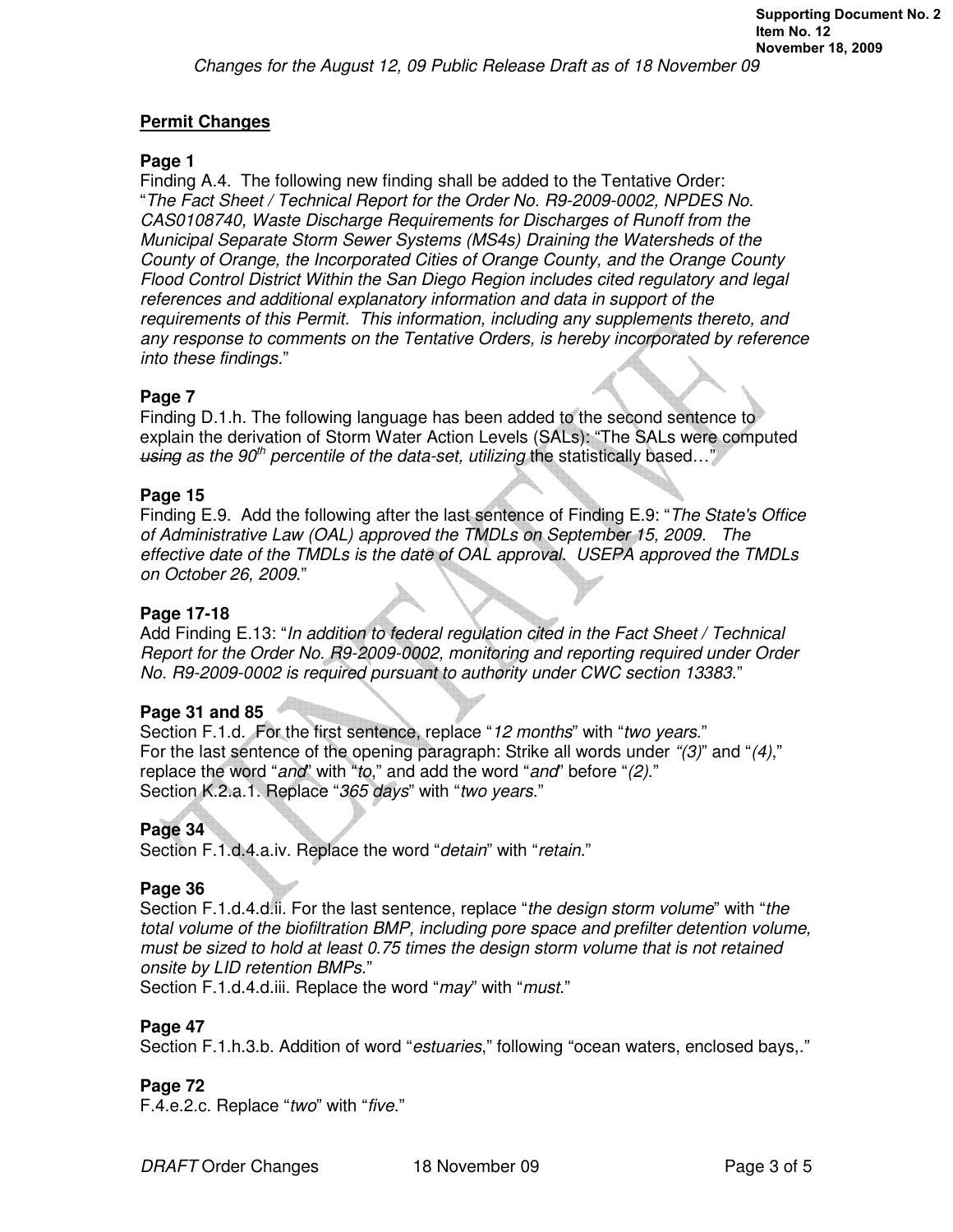## **Page 75**

Section G.3. Add the following after the first sentence: "If within 30 days of submittal, the Regional Board has not taken an action, the Workplan shall be deemed acceptable."

## **Page 75**

Section G.5. Add the following after "30-day public review of the Watershed Workplan": "prior to submittal for acceptance by the Regional Board Executive Officer." **Page 79** 

Section I.1.c. The following has been added to this section to distinguish between the different time schedules for wet and dry weather: "for wet weather and 2014 for dry weather"

## **Attachment C: Definitions**

A definition has been added for retain: **"**Retain - to keep or hold in a particular place, condition, or position without discharge to surface waters"

The definition for biofiltration has replaced the word "detain" with "retain" and the citation has been removed.

A definition has been added for MDEL: "means the highest allowable daily discharge of a pollutant, over a calendar day (or 24 hour period). For pollutants with limitations expressed in units of mass, the daily discharge is calculated as the total mass of the pollutant discharged over the day. For pollutants with limitations expressed in other units of measurement, the daily discharge is calculated as the arithmetic mean measurement of the pollutant over the day."

## **Attachment E: Monitoring and Reporting**

TMDL Monitoring Plan has been added as follows: "A TMDL Monitoring Plan must be developed to comply with TMDL Resolution No. R9-2008-0027. The monitoring plan must be submitted within 365 days of Order adoption."

# **Tentative Order Fact Sheet**

All tentative changes to the August 12, 2009 version of the Tentative Order listed above will be also be reflected in the Tentative Order Fact Sheet.

The following discussion regarding General NPDES permits has been added to the Fact Sheet:

## "GENERAL CRITERIA

Non-storm water discharges may contain pollutants which result from various activities that occur within areas draining into the MS4. This includes, but is not limited to, illicit discharges and connections, exempted categories of discharge not a source of pollutants (40 CFR 122.26(d)), and discharges into the MS4 covered under a separate NPDES permit. As such, existing and proposed discharges of non-storm water from MS4s:

- a) Result from similar activities through the MS4 system;
- b) Are the same type of waste;